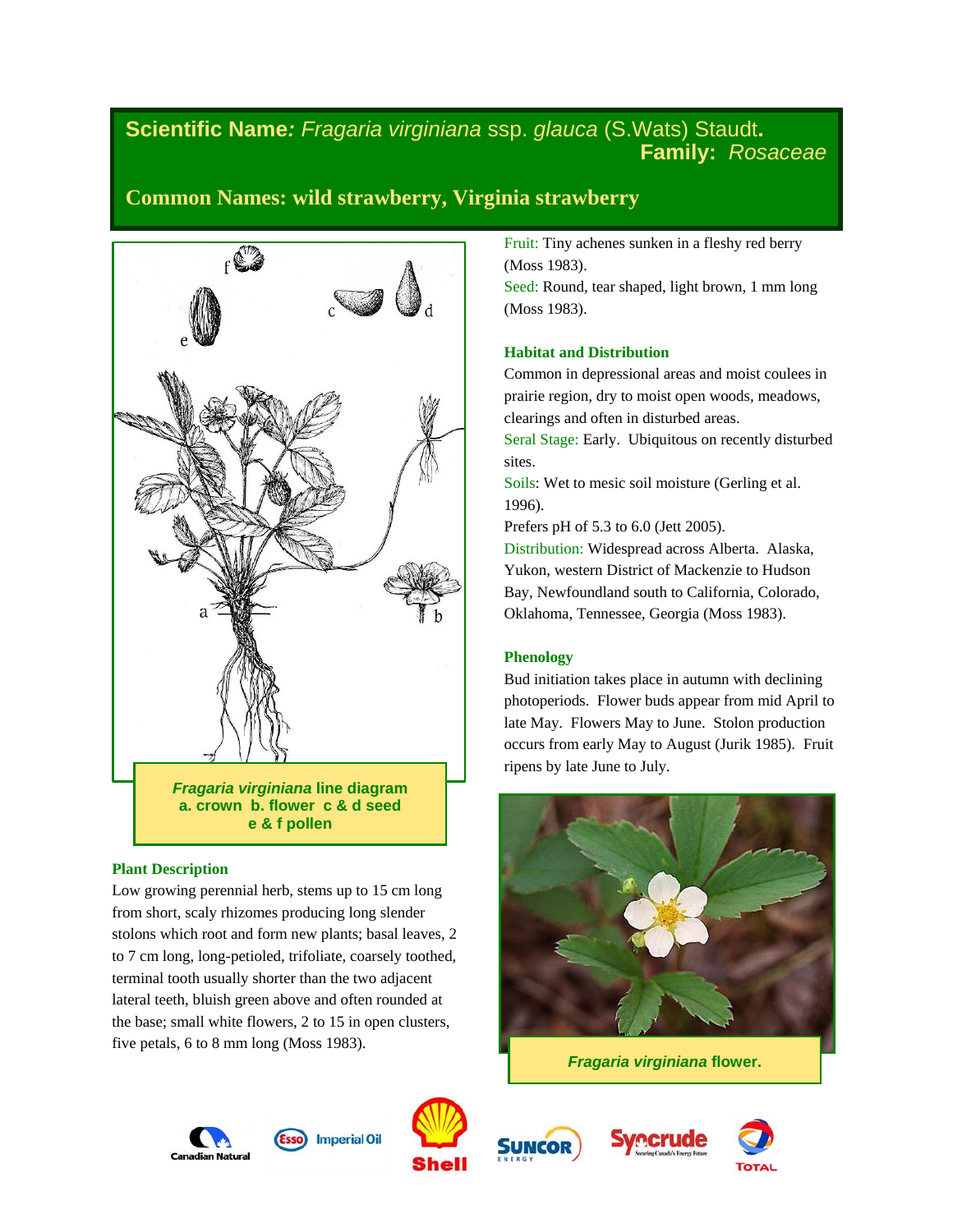#### **Pollination**

Wild strawberry is pollinated by a wide variety of small generalist bees (Apidae, Halicidae, Anthophoridae, Andrenidae and Megachilidae), several species of flies (Syrphidae, Bombyliidae, and Conopidae) and ants (Formicidae) (Ashman 2000).

## **Seed Dispersal**

*Fragaria sp*. are likely spread by birds and mammals (Munger 2006).



*Fragaria virginiana* **berry.**

### **Genetics**

2n=56 (Moss 1983).

### **Symbiosis**

Is host of the root endophytic fungus *Phialocephala fortinii* (Addy et al. 2000).

## **Seed Processing**

Collection: Primarily by hand. Carry berries in plastic buckets.





**Imperial Oil** 

Seed Weight: 0.3717 g/1,000 seeds.

Fruit/Seed Volume: 2,368 fruit/L (70,400 seeds/L fruit).

Fruit/Seed Weight: 3,939 fruit/kg (118,000 seed/ kg). Average Seeds/fruit: 32 seeds/fruit. Harvest Dates: Late July.

Cleaning: Place pulpy fruit in water (use about 3:1 water with fruit) and place in a blender on low speed until fruit are fully macerated. Pour through sieve(s) to remove chaff smaller than seeds. Resuspend residue in water and mix. Allow seeds to settle and decant water with floating and suspended larger chaff. Repeat re-suspension step until seeds are clean. Sieve and place seeds on paper toweling or cloths to dry. Dry at room temperature or up to  $25^{\circ}$ C over a moving air stream.

Storage Behaviour: Orthodox, seeds may be dried to 3% to 7% relative humidity and stored frozen (Royal Botanic Gardens Kew 2008).

Storage: 75% viability following drying to moisture content's in equilibrium with 15% relative humidity and freezing for 107 days at -20°C (Royal Botanic Gardens Kew 2008).

Longevity: When stored in sealed containers the seeds can remain viable for up to 20 years (Rose et al. 1998).

### **Propagation**

Natural Regeneration: Spreads by short rhizomes (Anderson and Roderick 2006). Reproduces primarily by stolons and at a lesser extent by seeds (Gerling et al. 1996).

Germination: Greater than 70% germination after 30 days, with fresh and one year old seeds from northeastern Alberta.

75% to 95% germination was achieved at varying temperatures on a 1% agar media (Royal Botanic Gardens Kew 2008).

Pre-treatment: None required, germinate readily. Rose et al. (1998) recommend 2 to 3 months cold stratification with exposure to light.

Direct Seeding: Up to 5% emergence of seedlings after two growing seasons (Smreciu et al. 2006).





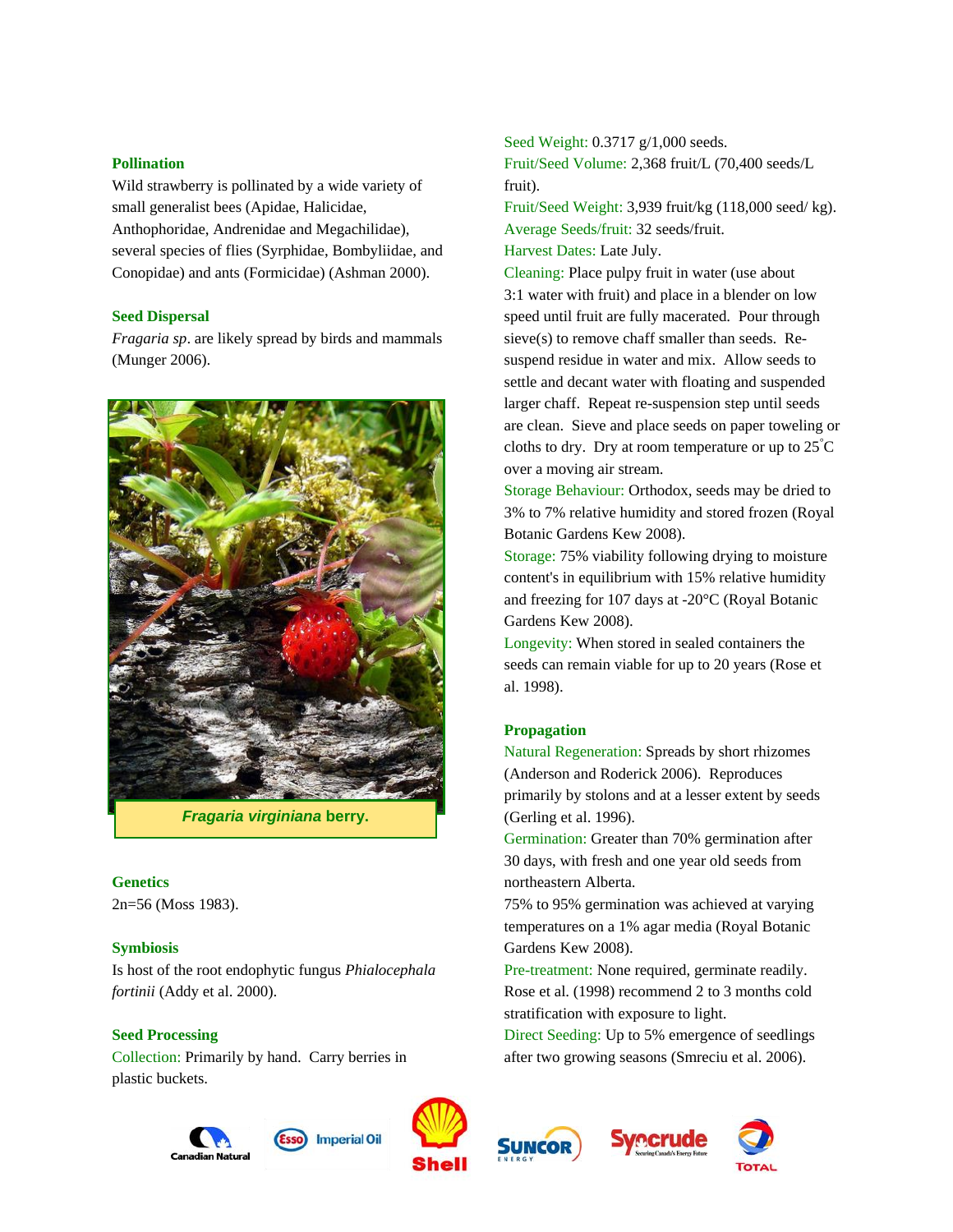

Vegetative Propagation: In the fall, plant runners or plantlets in pots in a sheltered place with constant moisture; in late winter or early spring, plant seedlings outdoors in full sun, in a light loose soil, 25 cm apart (Anderson and Roderick 2006). Wild strawberry grown from root cuttings in styroblock containers had a 60% to 80% survival rate and was spreading the first growing season in the landfill revegetation study carried out by Smreciu and Barron (1997).

Cut newly rooted runners with at least two nodes from the parent plant and treat basal end with a mild strength rooting hormone and plant in perlite: vermiculite (1:1) medium and place on a mist bench at 20°C (Rose et al. 1998).

#### **Aboriginal/Food Uses**

Food: Wild strawberry is a very important fruit. They can be eaten fresh or preserved, can be frozen, dried or made into jams and jellies (Duke 1992, Marles et al. 2000). They contain more vitamin C than an equal weight of oranges (Kindscher 1987). Medicinal: The whole plant, the leaves, or roots were boiled and used as a decoction to treat heart conditions. The roots, leaves, and runners were boiled and the decoction was drunk to treat diarrhoea and dysentery. Strawberry leaf tea, using completely dried

(Esso) Imperial Oil



leaves, was used as a wash to treat sores, eczema and other skin problems (Duke 1992, Gray 2011, Marles et al. 2000).

#### **Wildlife/Forage Usage**

Wildlife: Poor forage value. Used to some extent by elk and deer (Tannas 1997). The fruit and leaves are eaten by small mammals and birds (Anderson and Roderick 2006).

Livestock: Poor forage value, low palatability (Gerling et al. 1996, Hale et al. 2005). Used to a small extent by sheep (Tannas 1997).

Grazing Response: Increaser, very resistant to heavy grazing and trampling (Tannas 1997), often covering the ground where grazing pressure has removed more favourable species (Hale et al. 2005).

#### **Reclamation Potential**

*F. virginiana* is a pioneer plant on disturbed lands. The abundant production and rapid spread of its runners makes it an important plant for soil stabilization while climax species establish. It has great potential for increased ground cover with its long stolons, trailing stems, or root sprouts. Wild strawberries can be transplanted in early spring (Kindscher 1987).

*Fragaria* is highly susceptible to damage caused by sodium and sulfate enriched consolidated tailings water (Renault et al. 1998).

### **Commercial Resources**

Availability: Available commercially at various sources in Alberta (ANPC 2010).

Cultivars: Numerous horticultural cultivars are available but these are not suitable for reclamation plantings.

Uses: Aromatherapy (essential oil) (Marles et al*.* 2000).

## **Notes**

SUNCOR

*Fragaria virginiana* is listed as 92% intact (less occurrences than expected) in the Alberta oil sands region (Alberta Biodiversity Monitoring Institute 2014).



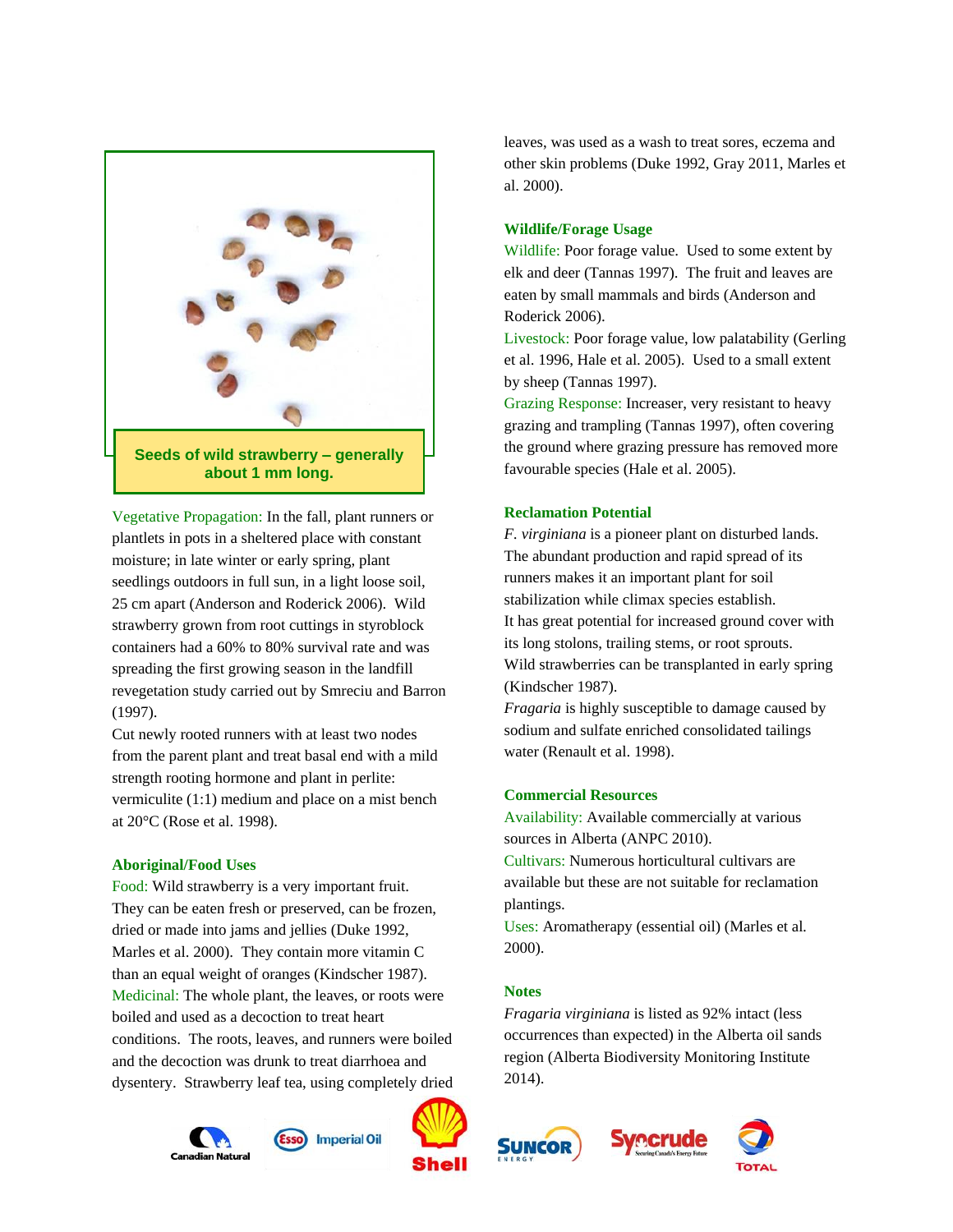Exhibits aggressive growth (Gerling et al. 1996). In their study, Holler and Abrahamson (1977) suggest that wild strawberries under high population density conditions (increased competition) will exhibit a decrease in vegetative reproduction and an increase in seed production. This encourages dispersal to new and possibly more favourable sites. In low population density conditions, the vegetative reproduction of wild strawberries will increase to ensure local spread.

#### **Photo Credits**

Photo 1: Glen Lee, Regina, Saskatchewan. Photo 2: Wild Rose Consulting, Inc. Photo 3: Shannon Hammonds, Kamloops, British Columbia. Line diagram: John Maywood, used by permission of Bruce Peel Special Collections, University of Alberta.

#### **References**

Addy, H.D., S. Hambleton and R.S. Currah, 2000. Distribution and molecular characterization of the root endophyte *Phialocephala fotinii* along an environmental gradient in the boreal forest of Alberta. Mycological Research 104(10): 1213-1221.

Alberta Biodiversity Monitoring Institute, 2014. The status of biodiversity in the oil sands region of Alberta. Alberta Biodiversity Monitoring Institute, Edmonton, Alberta. 47 pp. [http://www.abmi.ca/FileDownloadServlet?filename=](http://www.abmi.ca/FileDownloadServlet?filename=The%20Status%20of%20Biodiversity%20in%20the%20Oil%20Sands%20Region%20of%20Alberta_2014_Supplemental%20Report.docx&dir=REPORTS_UPLOAD) [The%20Status%20of%20Biodiversity%20in%20the](http://www.abmi.ca/FileDownloadServlet?filename=The%20Status%20of%20Biodiversity%20in%20the%20Oil%20Sands%20Region%20of%20Alberta_2014_Supplemental%20Report.docx&dir=REPORTS_UPLOAD) [%20Oil%20Sands%20Region%20of%20Alberta\\_201](http://www.abmi.ca/FileDownloadServlet?filename=The%20Status%20of%20Biodiversity%20in%20the%20Oil%20Sands%20Region%20of%20Alberta_2014_Supplemental%20Report.docx&dir=REPORTS_UPLOAD) 4 Supplemental%20Report.docx&dir=REPORTS\_U [PLOAD](http://www.abmi.ca/FileDownloadServlet?filename=The%20Status%20of%20Biodiversity%20in%20the%20Oil%20Sands%20Region%20of%20Alberta_2014_Supplemental%20Report.docx&dir=REPORTS_UPLOAD) [Last accessed June 16, 2014].

Anderson, M.K. and W. Roderick, 2006. USDA NRCS plant guide for mountain strawberry *Fragaria virginiana* Duchesne.

[http://www.plants.usda.gov/plantguide/pdf/cs\\_frvi.pd](http://www.plants.usda.gov/plantguide/pdf/cs_frvi.pdf)  $f$  [Last accessed June 10, 2013].

ANPC (Alberta Native Plant Council), 2010. Native Plant Source List.

**Imperial Oil** 

[http://www.anpc.ab.ca/assets/ANPC\\_2010\\_Native\\_Pl](http://www.anpc.ab.ca/assets/ANPC_2010_Native_Plant_Source_List.pdf) ant Source List.pdf [Last accessed June 14, 2013].

Ashman, T., 2000. Pollinator selectivity and its implications for the evolution of Dioecy and Sexual dimorphism. Ecology 81(9): 2577-2591.

Duke, J.A., 1992. *Fragaria virginiana* Duschesne (Rosaceae) wild strawberry. IN: Handbook of Edible Weeds. CRC Press, Boca Raton, Florida. pp. 98-99.

Gerling, H.S., M.G. Willoughby, A. Schoepf, K.E. Tannas and C.A Tannas, 1996. A Guide to Using Native Plants on Disturbed Lands. Alberta Agriculture, Food and Rural Development and Alberta Environmental Protection, Edmonton, Alberta. 247 pp.

Gray, B., 2011. Strawberry *Fragaria virginiana*. IN: The Boreal Herbal: Wild Food and Medicine Plants of the North. Aroma Borealis Press, Whitehorse, Yukon. pp. 229-231.

Hale, G., N. Ambrose, A. Bogen, K. Spicer-Rawe, M. Uchikura and E. Saunders, 2005. Wild Strawberry *Fragaria Virginia*. IN: A Field Guide to Common Riparian Plants of Alberta. Cows and Fish Program, Lethbridge, Alberta. p. 45.

Holler, L.C. and W.G. Abrahamson, 1977. Seed and vegetative reproduction in relation to density in *Fragaria virginiana* (*Rosaceae*). American Journal of Botany 64(8): 1003-1007.

Jett, J.W., 2005. Horticulture: Plant pH preferences. West Virginia University, Extensions Service. [http://www.wvu.edu/~agexten/hortcult/homegard/pH](http://www.wvu.edu/~agexten/hortcult/homegard/pHpref.pdf) [pref.pdf](http://www.wvu.edu/~agexten/hortcult/homegard/pHpref.pdf) [Last accessed June 10, 2013].

Jurik, T.W., 1985. Differential costs of sexual and vegetative reproduction in wild strawberry populations. Oecologia (Berlin) 66: 394-403.